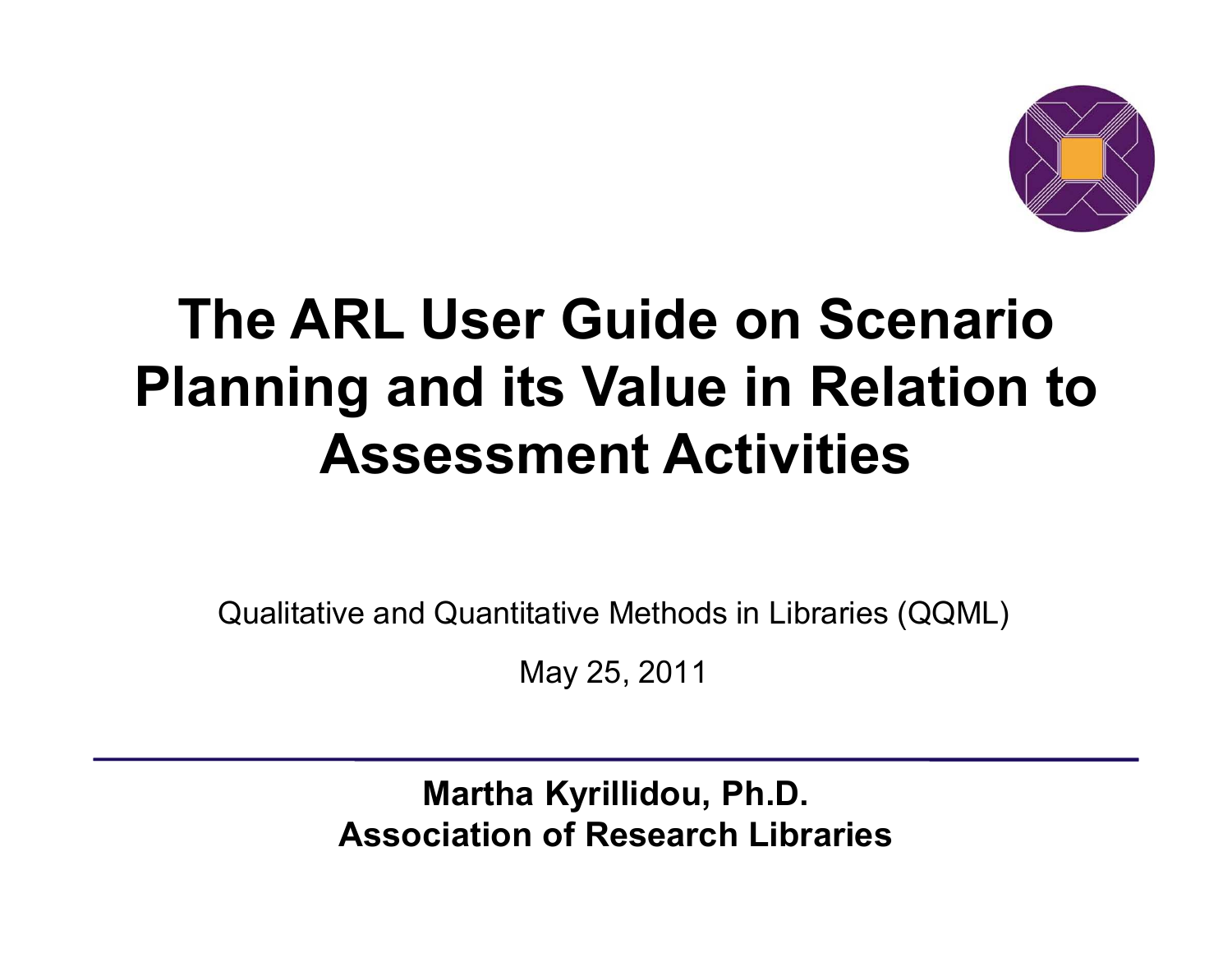#### **What's in a "Library"**

- *A word is not crystal, transparent and unchanged; it is the skin of a living thought, and may vary greatly in color and content according to the circumstances and time in which it is used.*
	- --Justice Oliver Wendell Holmes

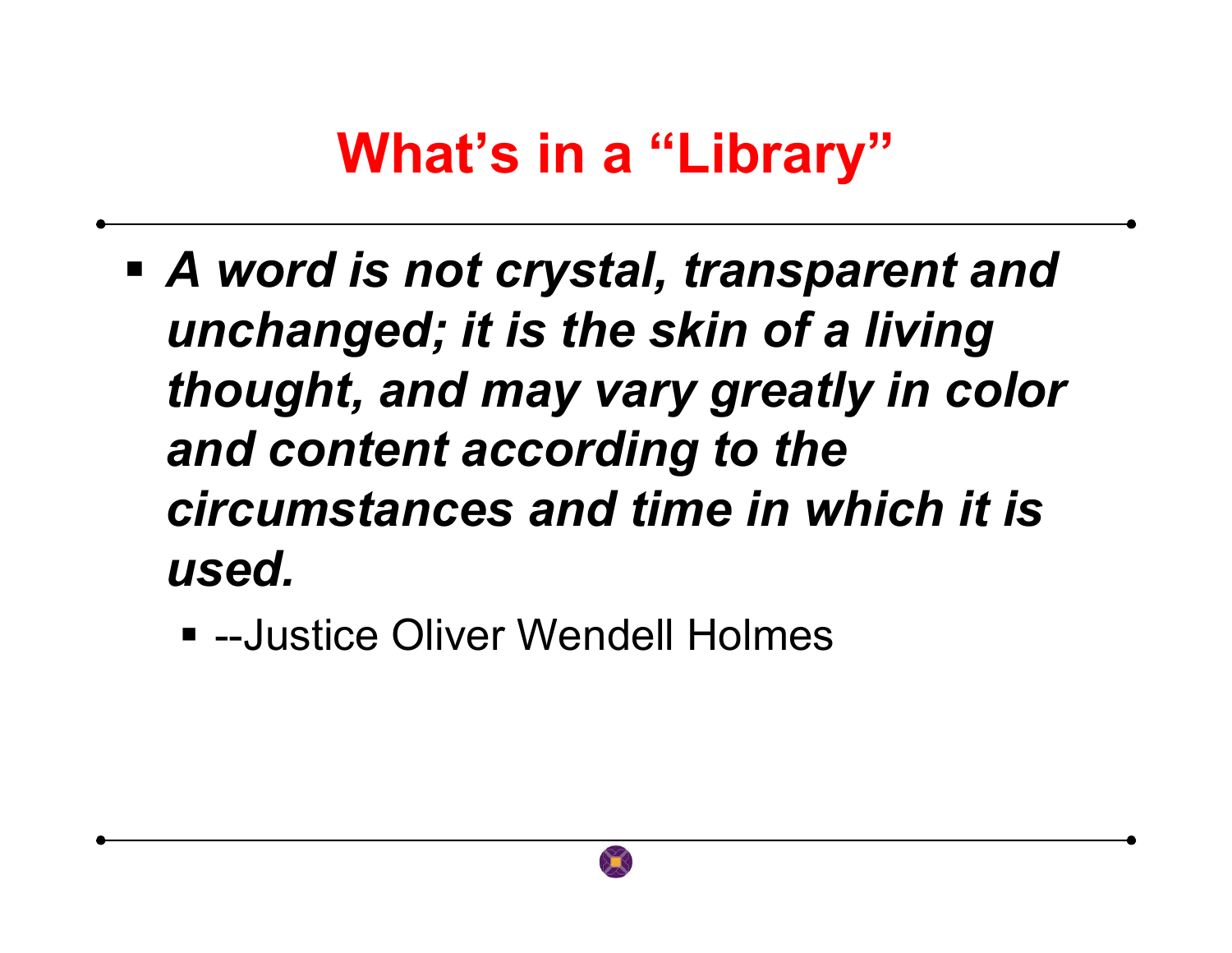## **Thinking Strategically About Library Futures**

- What is the central work of the library and how can we do<br>more differently and at less cost? more, differently, and at less cost?
- What important set of services does the library provide<br>that others can't? What now reles are needed? that others can't? What new roles are needed?
- •What advantages does the research library possess?
- What will be the most needed by our community of users<br>in the next decade? Hew is user behavior changing? in the next decade? How is user behavior changing?
- $\bullet$  What should our libraries aspire to be ten years from now? What are the implications of technology driven change?
- What are the essential factors responsible for the success of the library? success of the library?

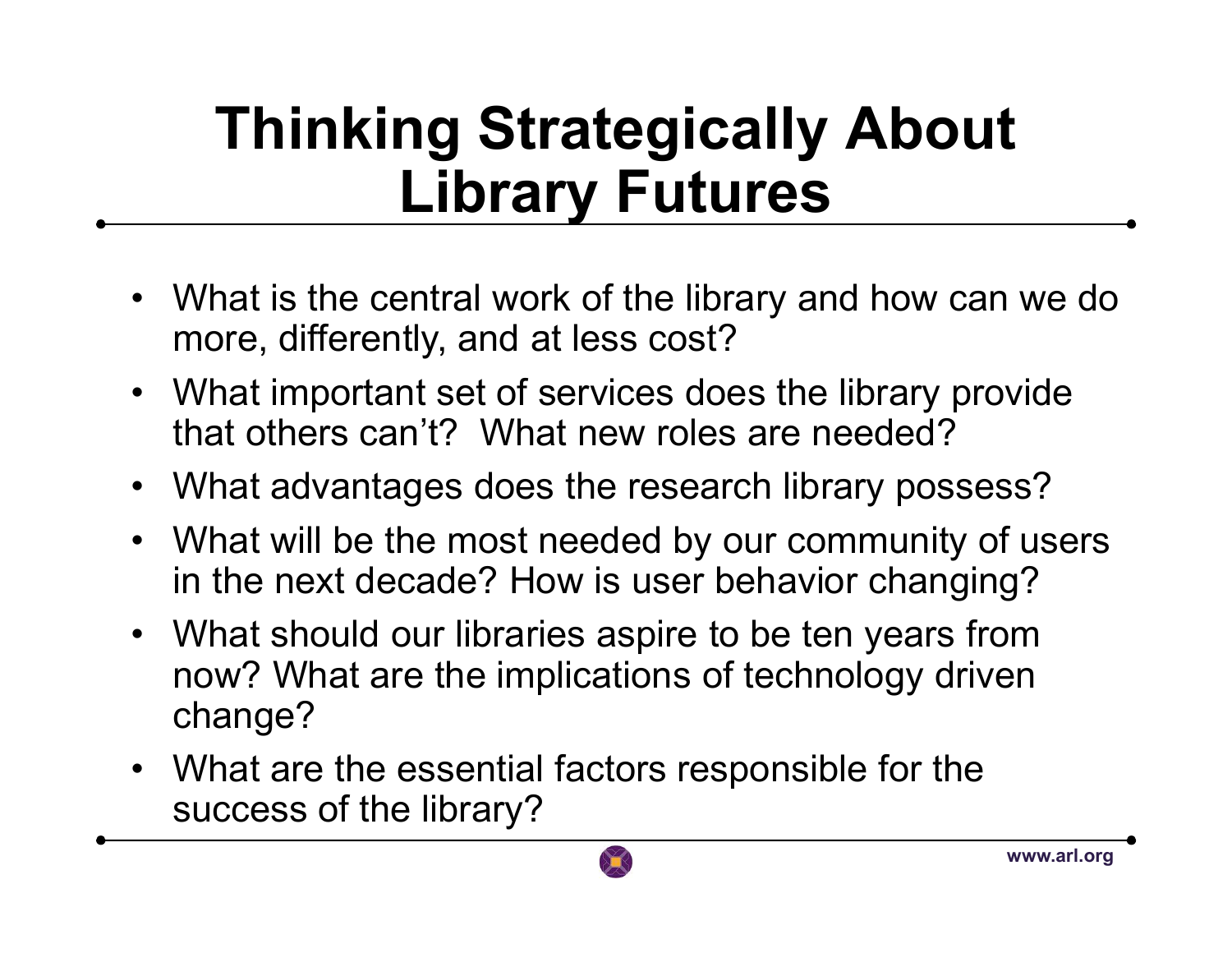

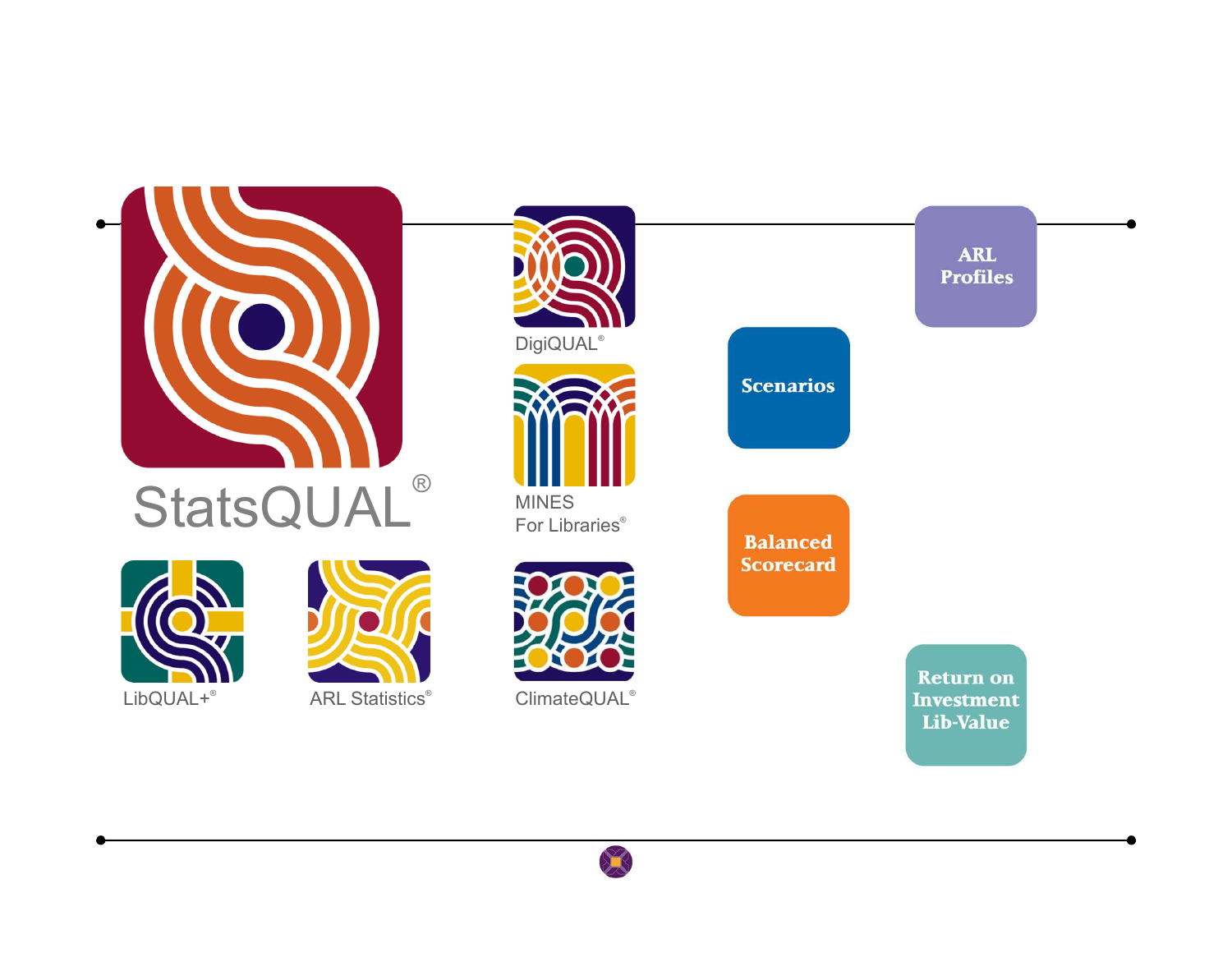# **Outline**

- What is Scenario Planning?
- Why ARL engaged in it?
- How did ARL engage in it?
- What do the ARL scenarios tell us?
- How can they be used?
- What are the links between scenarios and assessment activities?

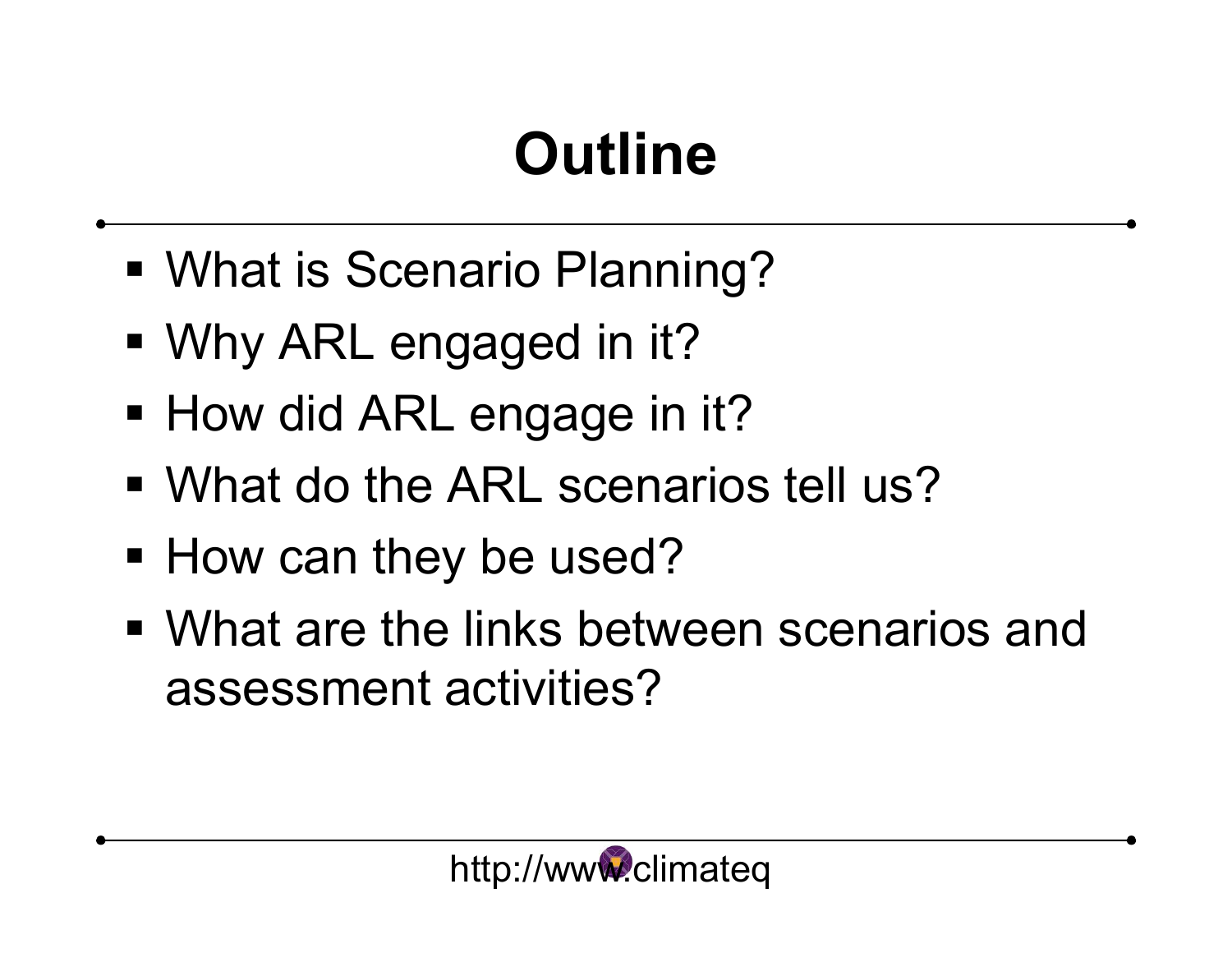# **Three Elements of Scenario Thinking**

- • Breaking our of traditionally framed modes of thinking about the future is essential;
- Assuring that our thinking is truly aimed at<br>managing a future that will awaly differ dra managing a future that will surely differ drastically from the present; and
- $\bullet$  Framing our thinking about the future around enough "roughly" correct scenarios that we are prepared for what happens in the end.

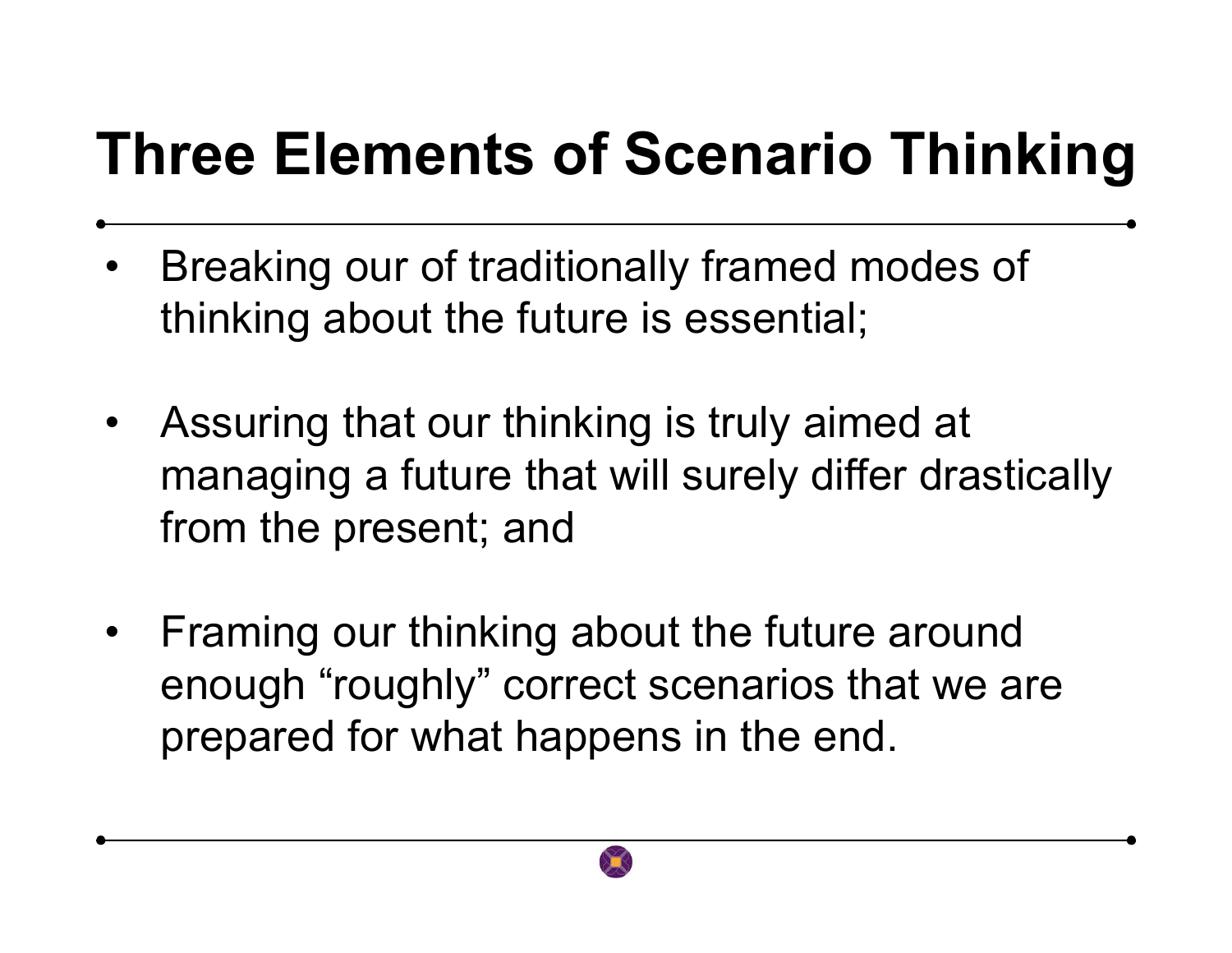### **Scenario Thinking**

#### **Scenario Planning**

Tool for helping managers deal with situations of significant uncertainty.

#### **Scenario Project**

Series of exercises where teams drill into the uncertainties faced today and in the future

#### **Result**

A set of narratives describing three or four "alternate futures."

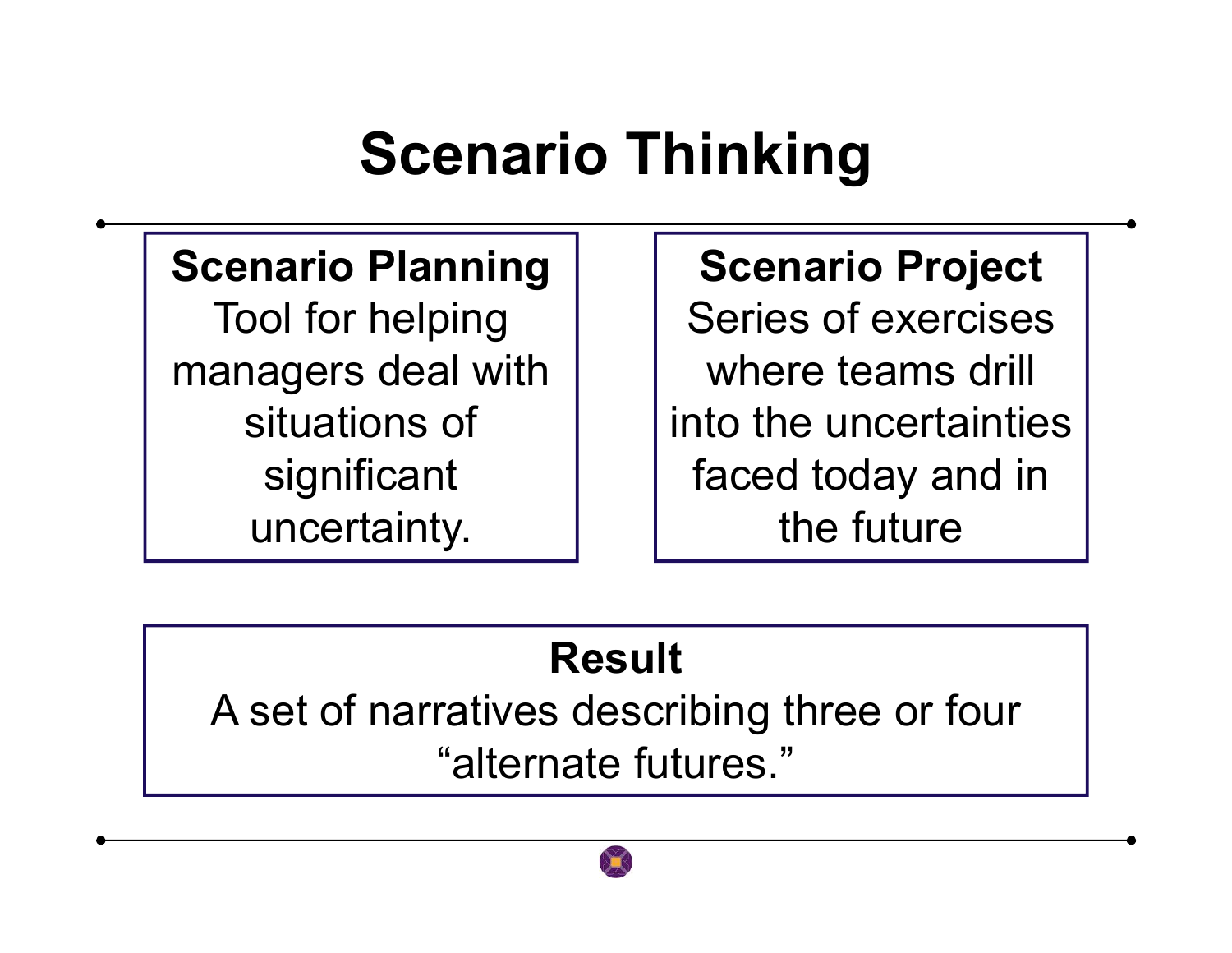### **Scenario Thinking**

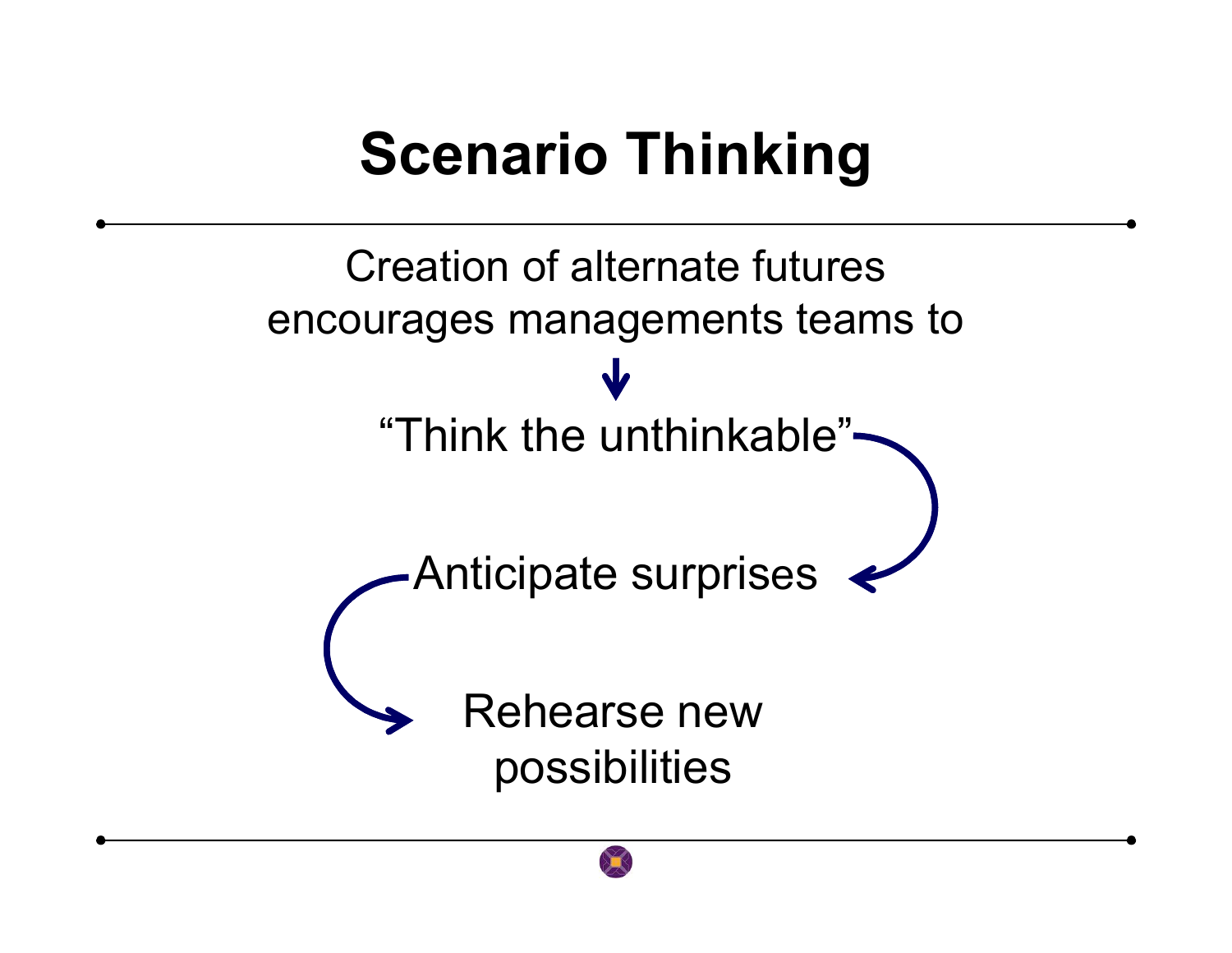### **Scenario Thinking**

#### **Scenario set**

A variety of possible futures and uses containing the elements and conditions the organization will face in the future**Must consider full** 

**set of scenarios**

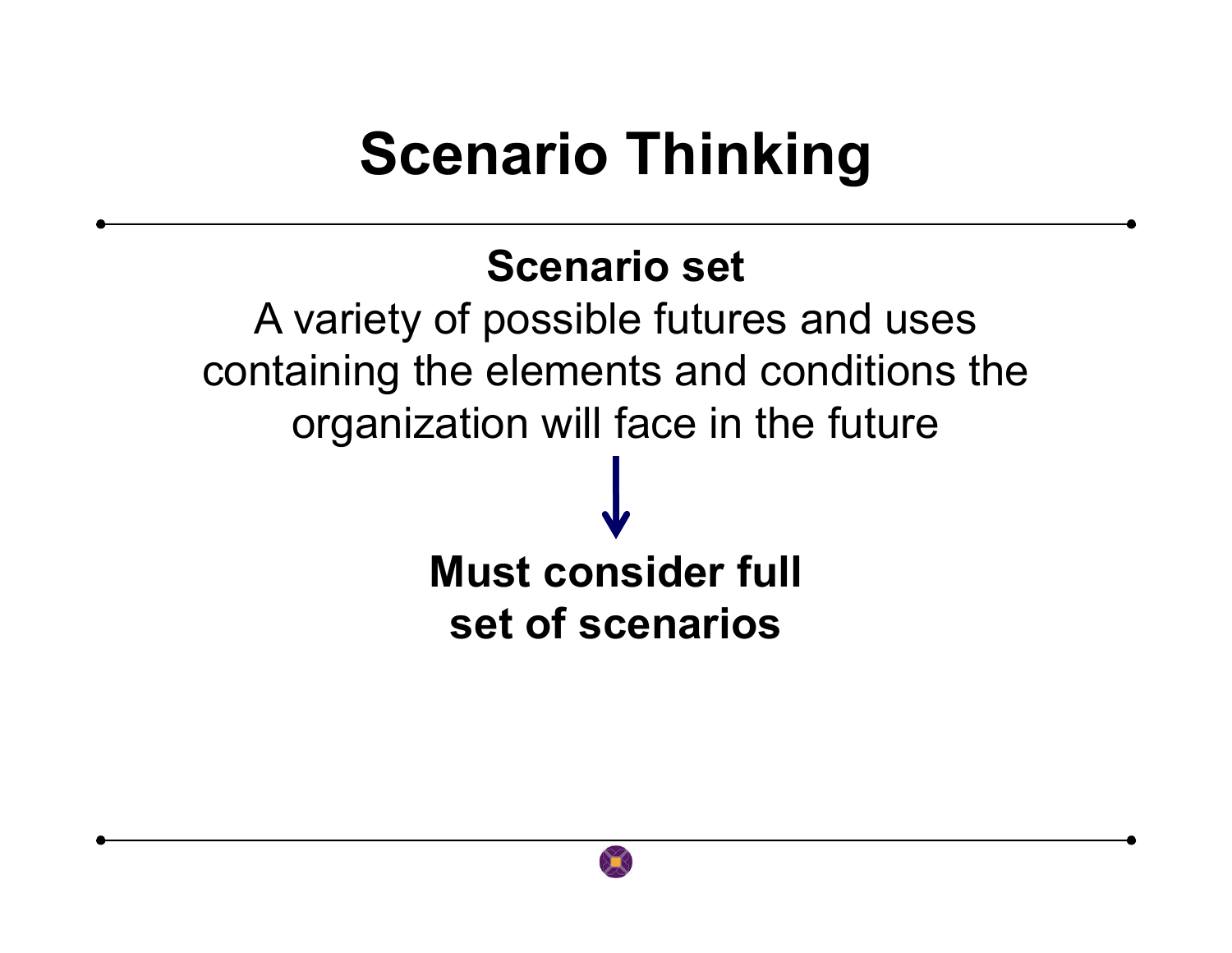#### **Strategic Direction: Transforming Research Libraries: Outcomes & Strategies**

**Initiate visioning and scanning activities** focused on emerging roles for research libraries in the processes of research, scholarship, and graduate education. Encourage and facilitate member engagement in adopting new roles in advancing research and scholarship.

ARL Strategic Plan 2010-2012

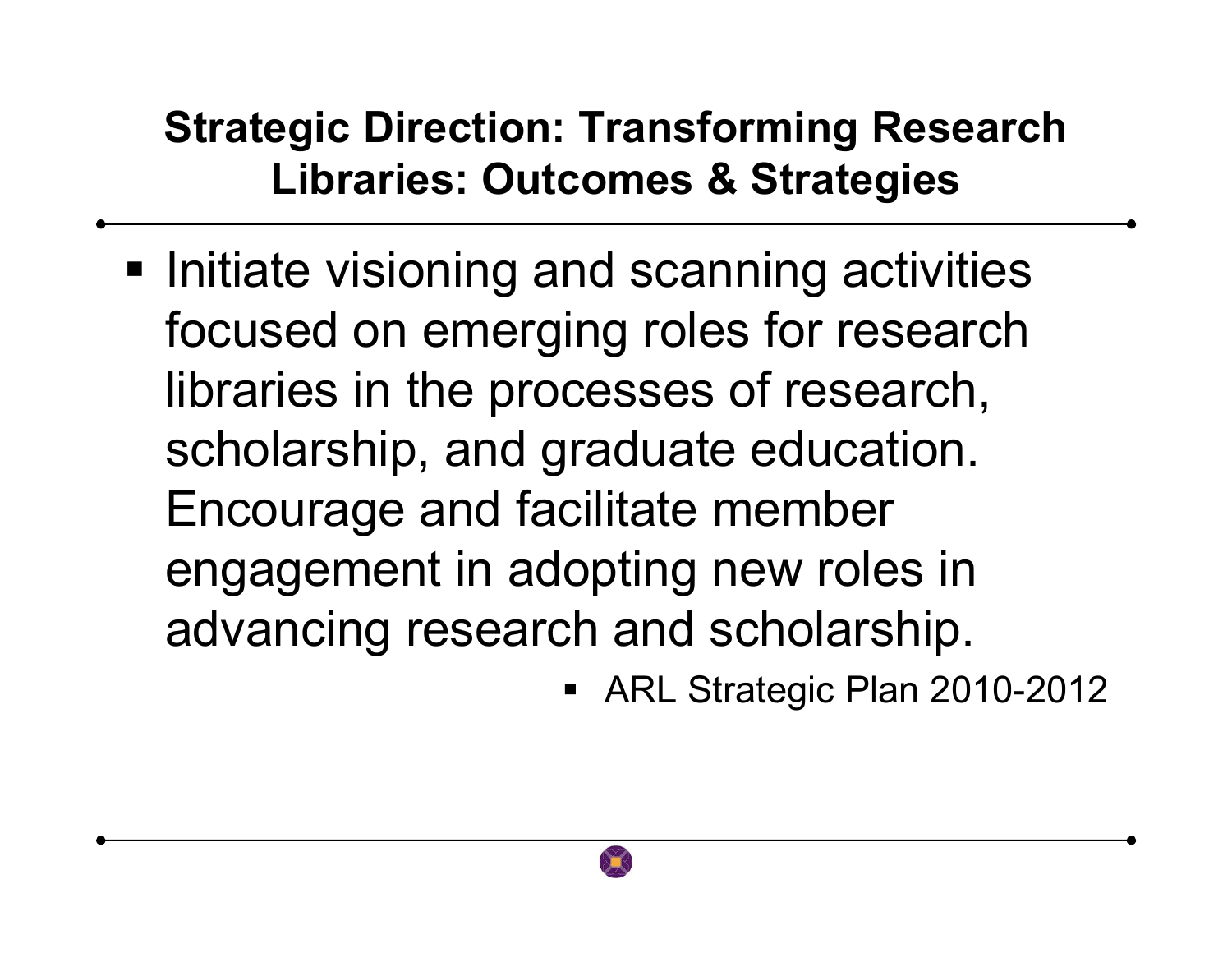## **Acknowledgements**

- Susan Stickley, Stratus Inc
- Karla Strieb, ARL
- **Sue Baughman, ARL**
- Charles Lowry, ARL Executive Director
- ARL Member leaders involved in this effort
- E http://www.arl.org/rtl/plan/scenarios/index.shtml

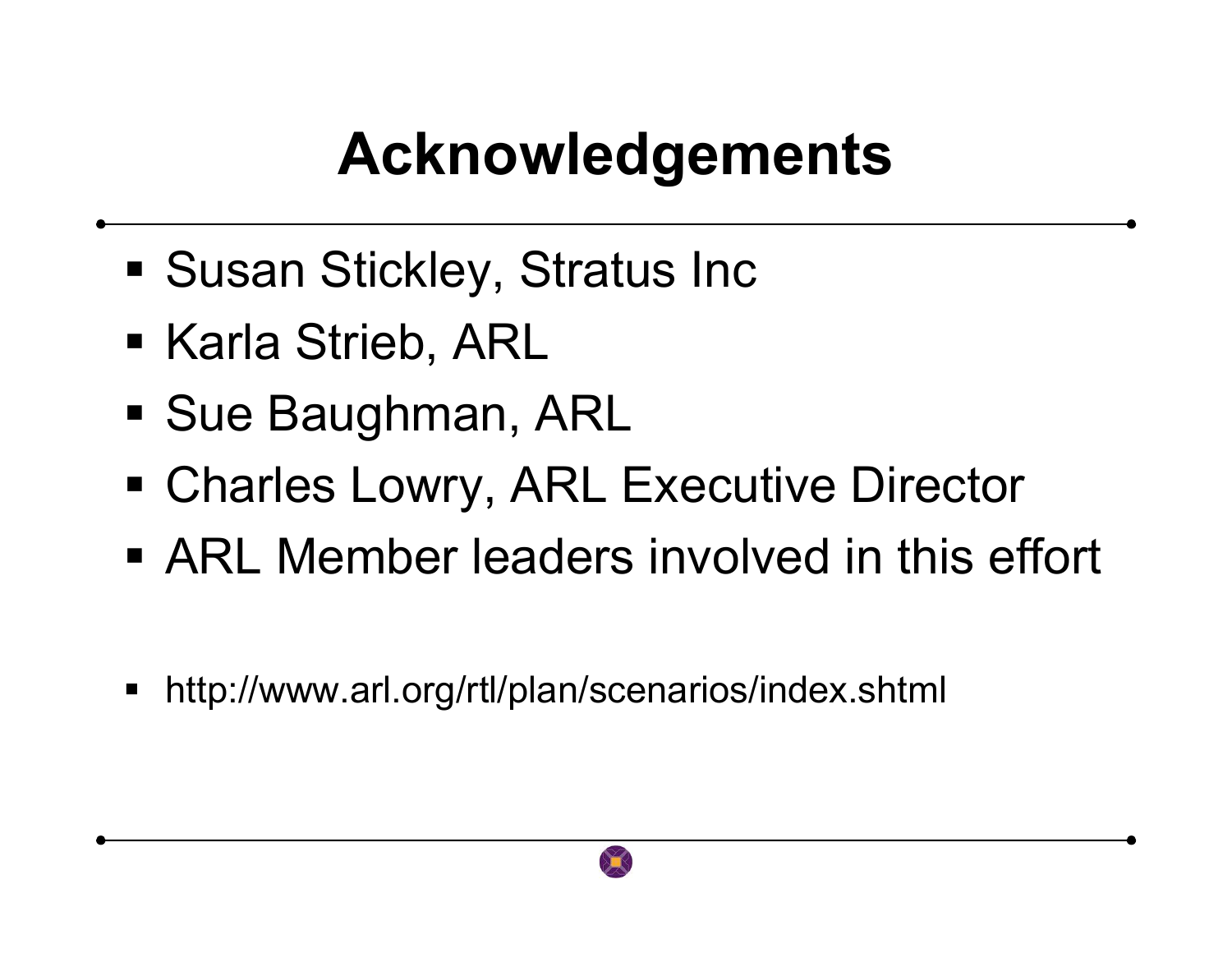#### **Prepare for a DIFFERENT Future**



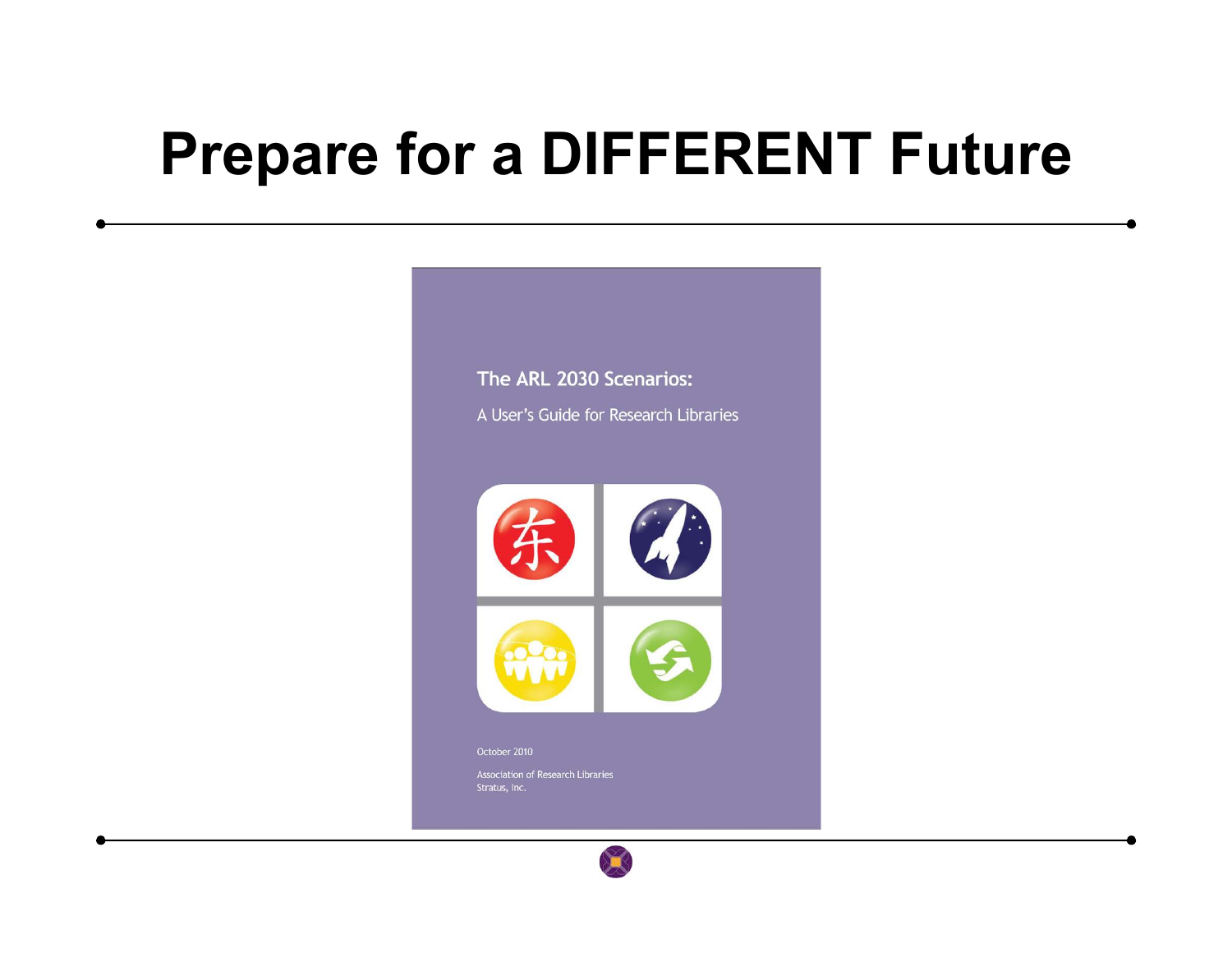### **ARL's Scenario Development Project**



**How do we transform our organization(s) to create differential value for future users (individuals, institutions, and beyond), given the external dynamics redefining the research environment over the next 20 years?**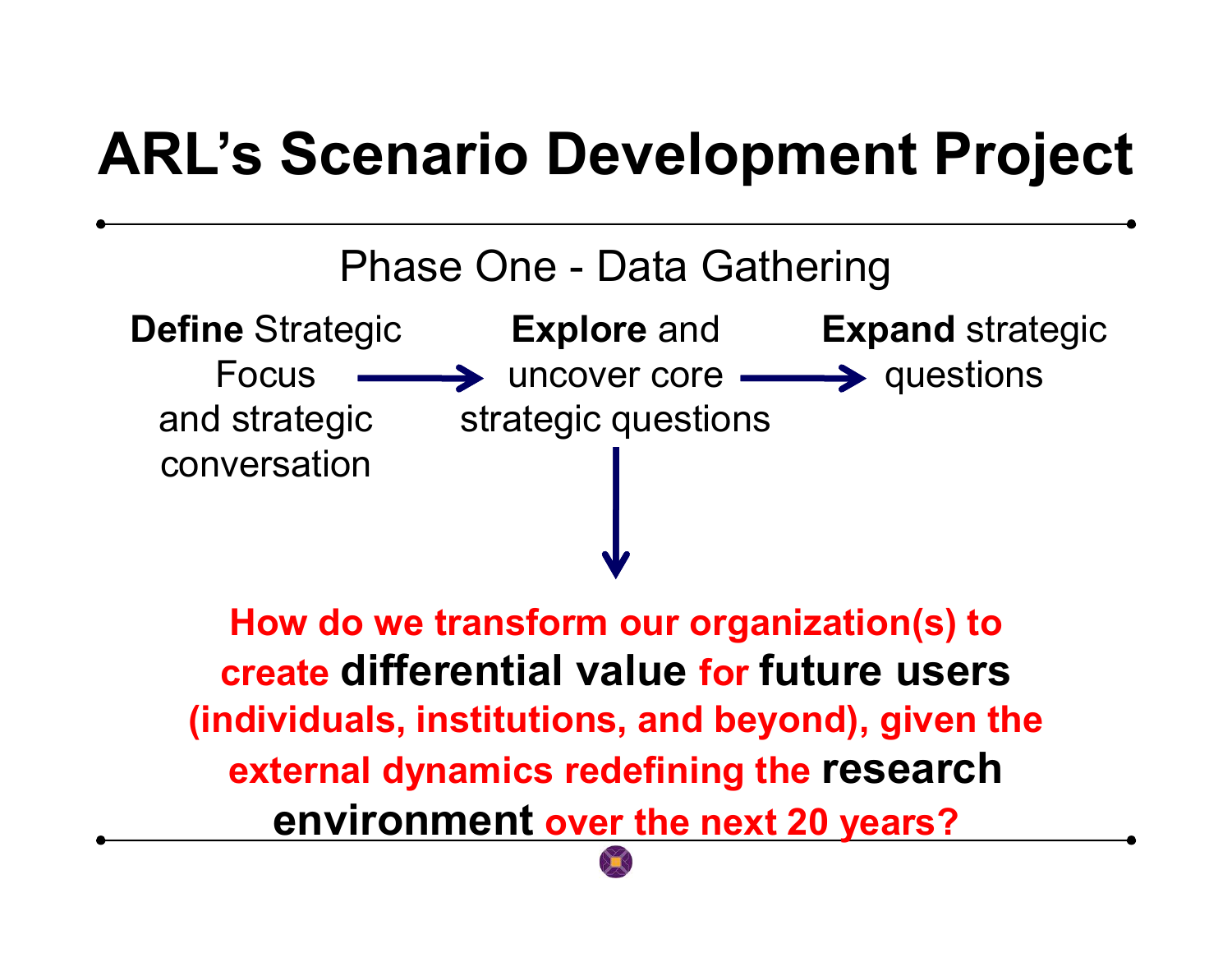# **ARL's Scenario Development Project**

Refining the process:

Addressing concerns about maintaining and or building *relevancy* that can be *sustained* and *valued* by *users*.

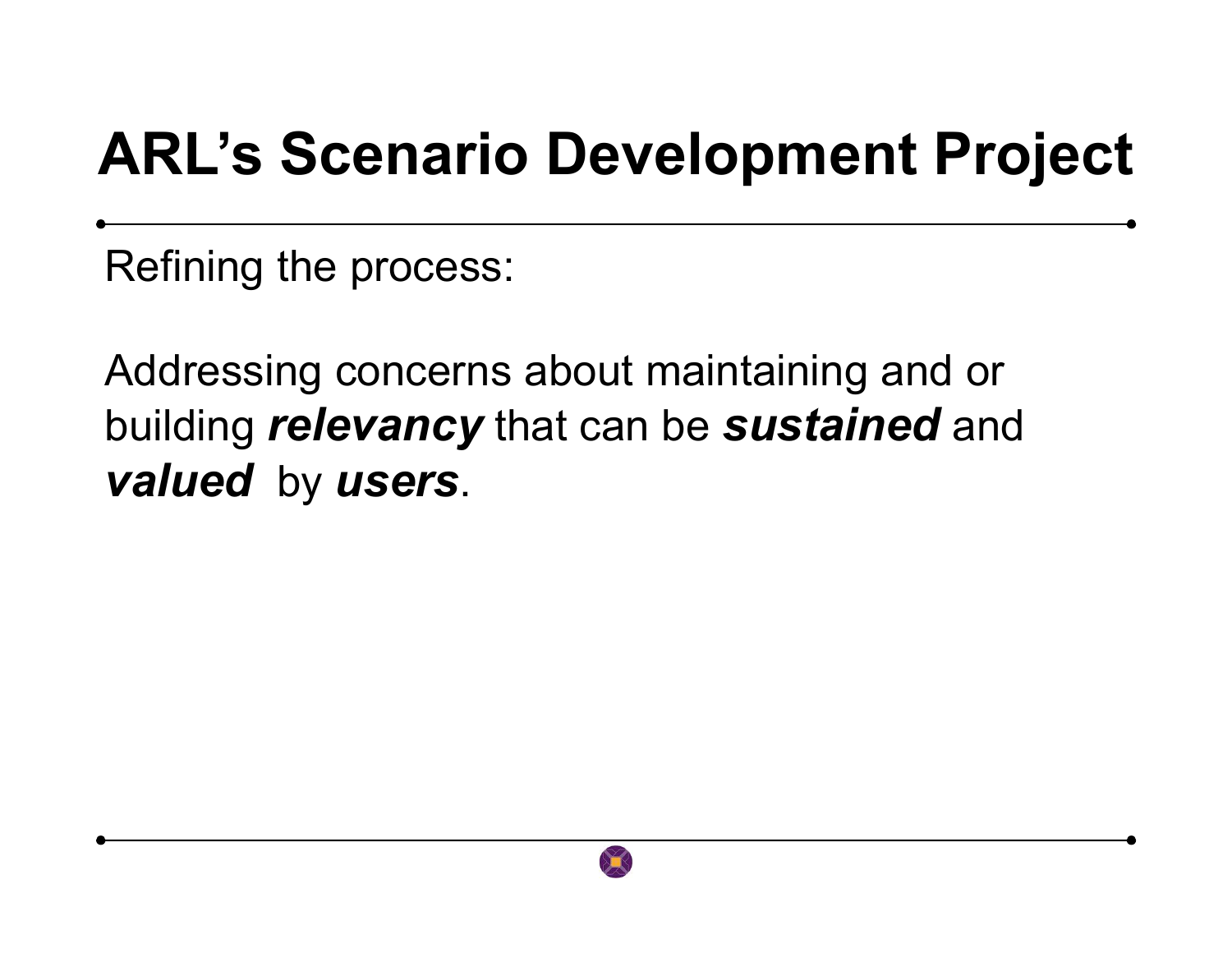# **Framing of Critical Uncertainties**

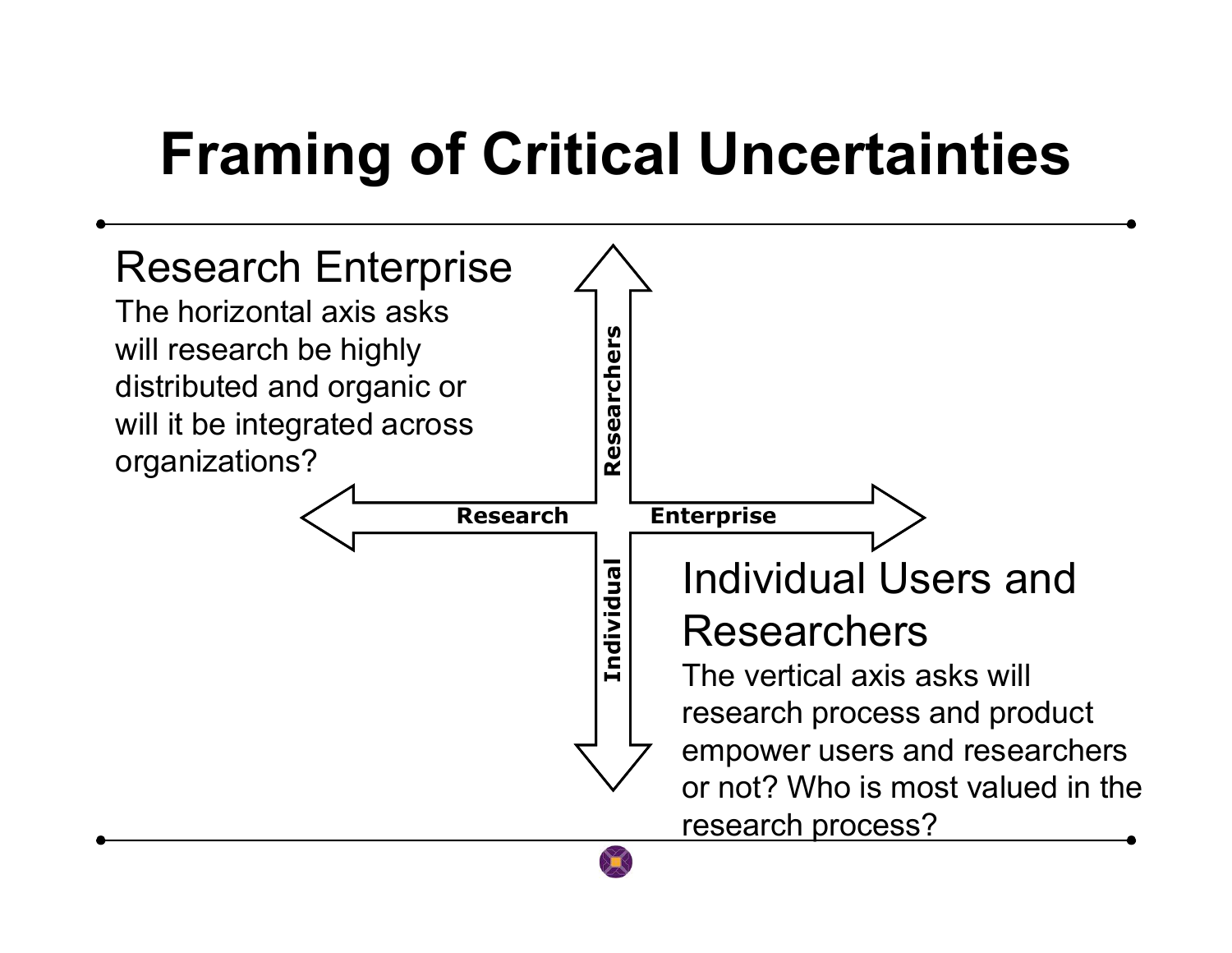# **ARL's Scenario Development Project**

The ARL 2030 scenarios allow members to opportunity to suspend disbelief and stretch beyondconventional wisdom about our future.

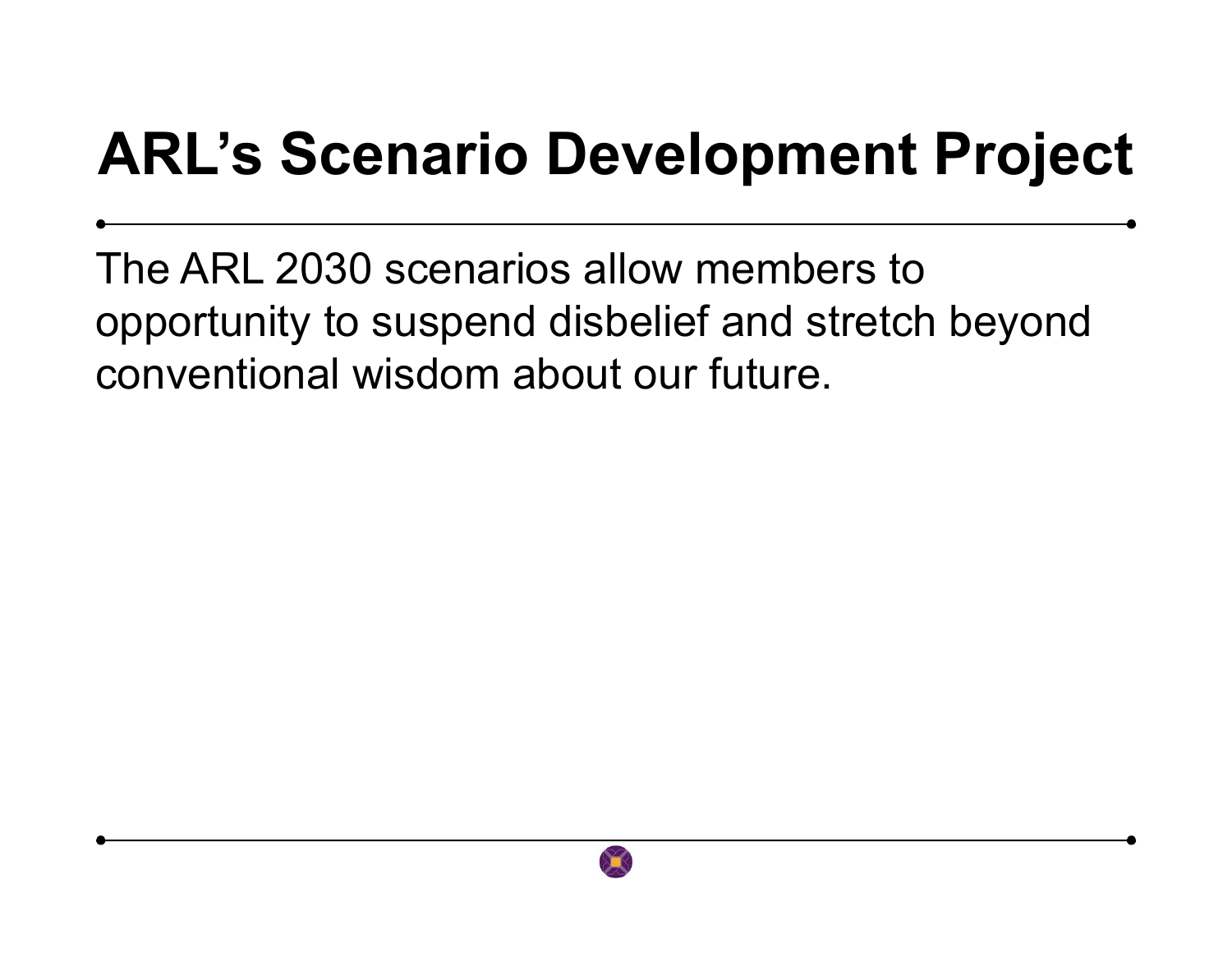# **The Four ARL Scenarios**

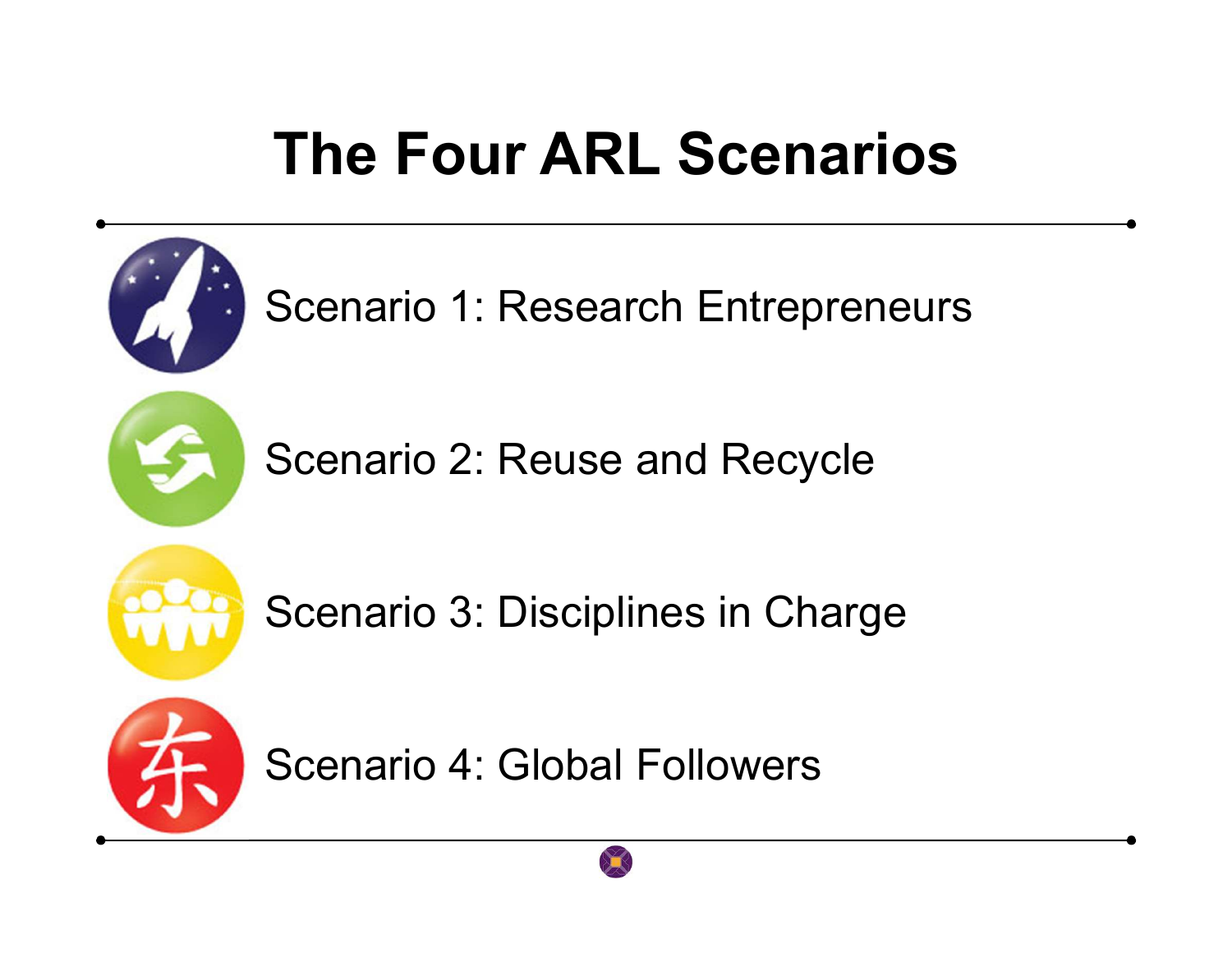#### **ARL's Scenario Project**

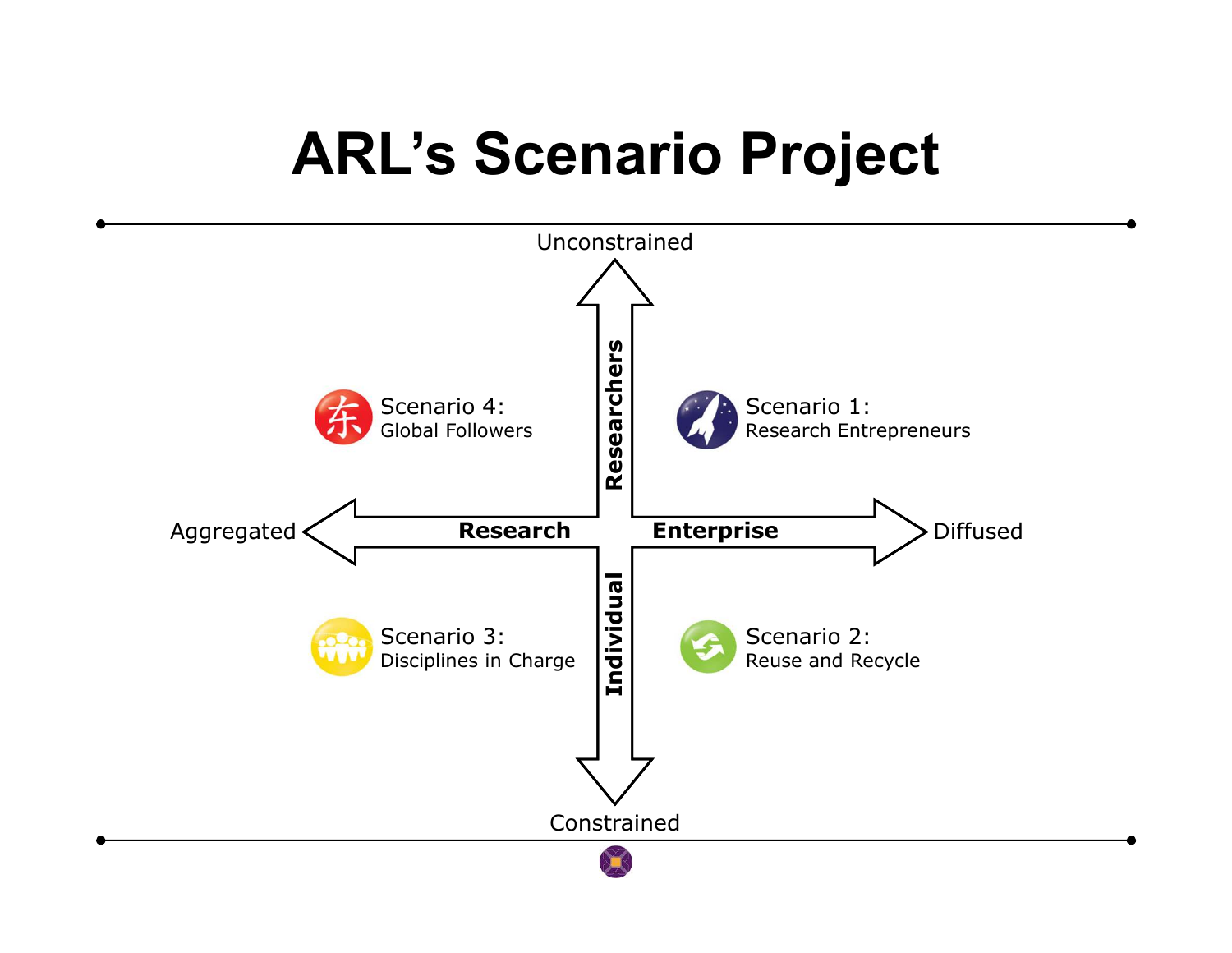# **Scenario 1: Research Entrepreneurs**

■ Hannah Chen embodies the successful entrepreneurial L researcher. She shapes her own career and research, flexibly pursuing opportunities as she chooses. Part of her edge comes from her personal willingness to follow new paths to her own development as a scholar, while she also demonstrates the benefits of canny partnerships with other researchers.

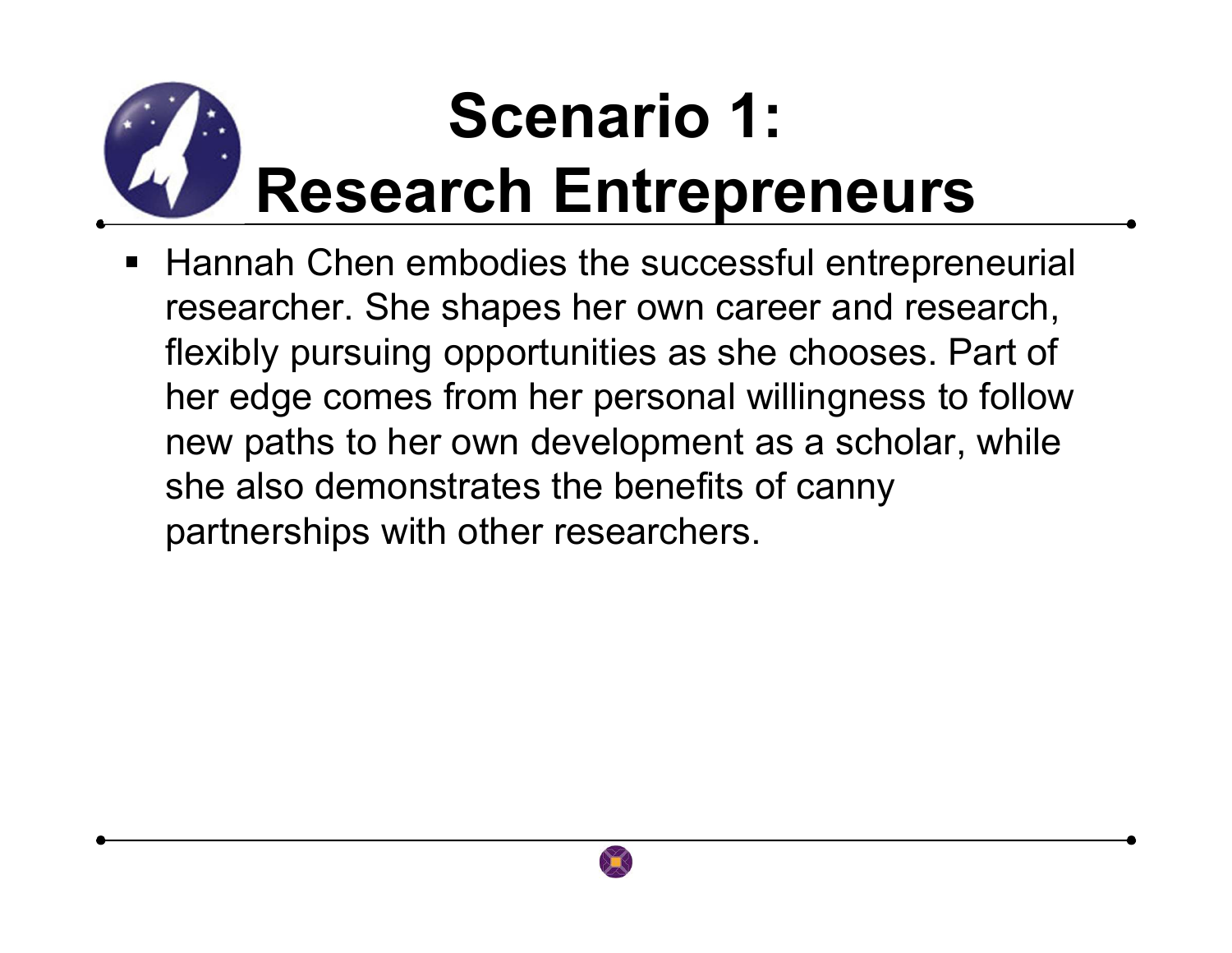

# **Scenario 2: Reuse and Recycle**

■ Hannah Chen is one of the lucky few who has persisted in crafting a career as a researcher. Her ability to "follow the money" to clients who can support her rather mundane research projects, combined with her skill in fostering personal relationships with other researchers, has allowed her to craft a niche to support her research activities, although not to fully develop her research interests.

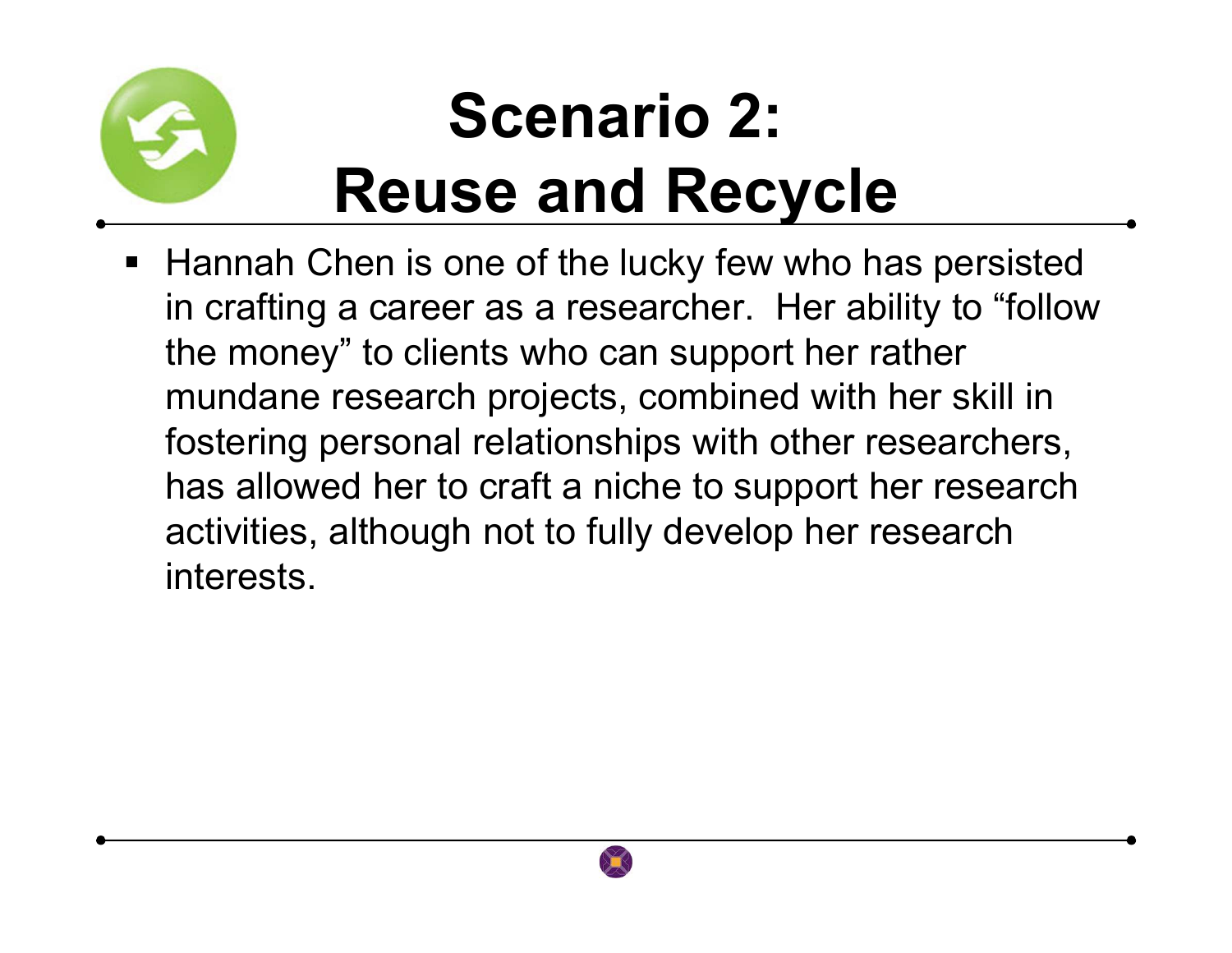# **Scenario 3: Disciplines in Charge**

■ Hannah Chen has found success by aligning herself with an emergent disciplinary research organization. She has leveraged her research skills, not in service of the discipline that trained her, but to play a leadership role in developing the research technologies that underpin another domain's research program.

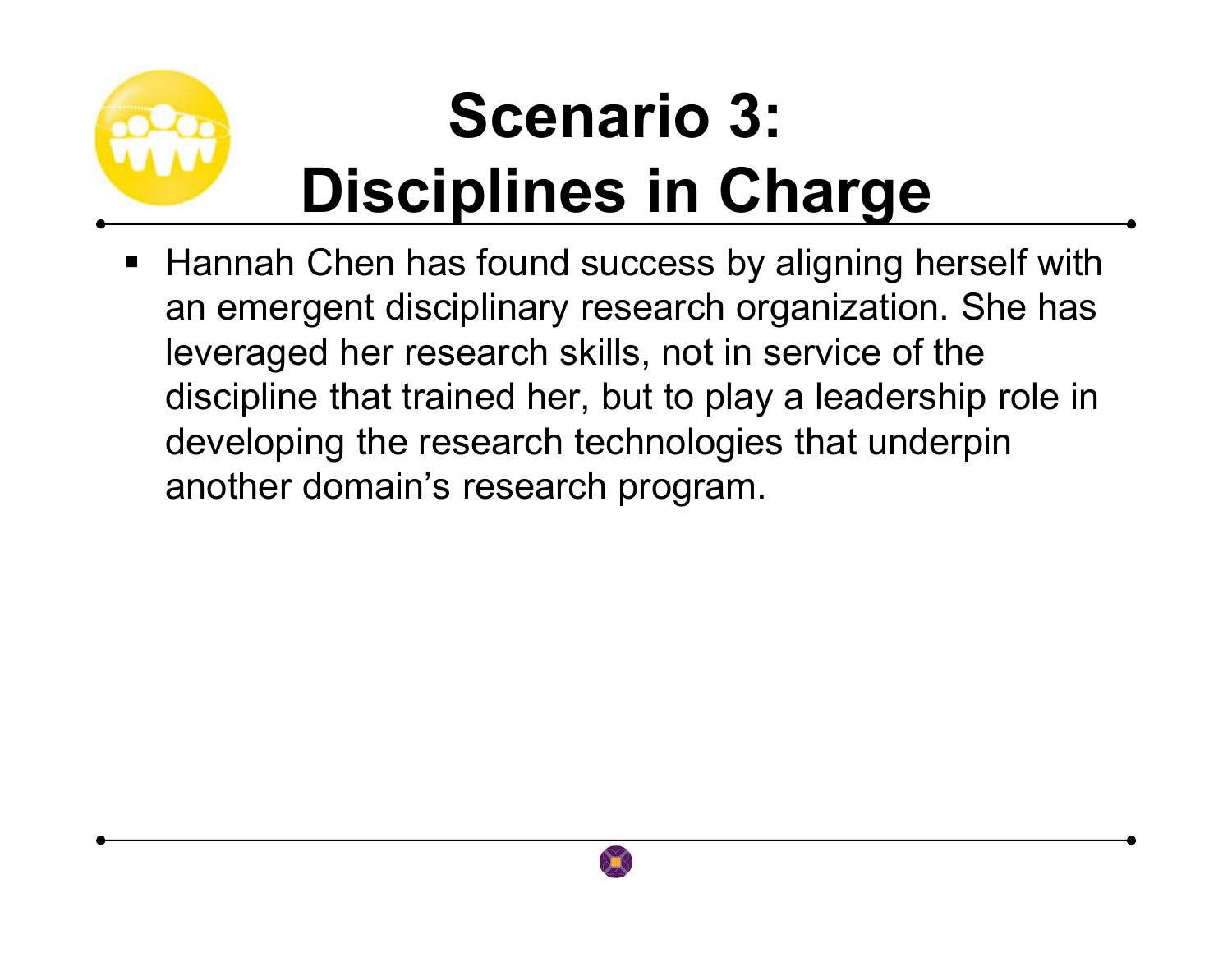

# **Scenario 4: Global followers**

■ Hannah Chen's career has unfolded along somewhat traditional lines, while also tracking the shifting directions of the North American research enterprise. Throughout her development as a researcher, she has successfully aligned her research interests with the shifting grand research challenges identified by large-scale funding and leveraged emerging sources of research data. As a consequence, by 2030 her institutional allegiances have migrated beyond the borders of the US and Canada, although advances in technology and shifting cultural norms allow her to continue to live in North America.

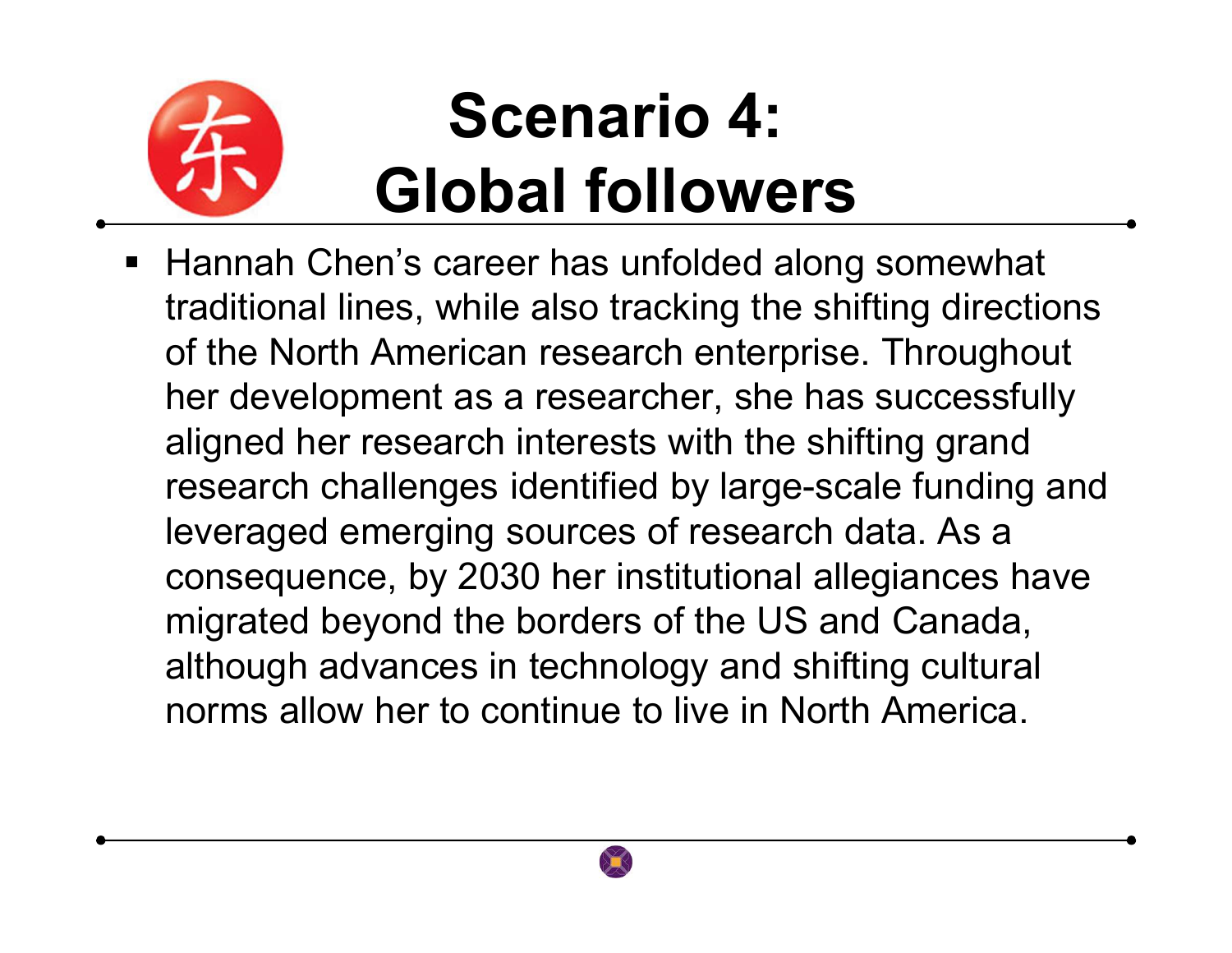# **How can you use the scenarios?**

- **Engage staff in strategic discussions**
- Creating one strategic agenda from multiple futures
- **Using scenarios to create vs test strategy**
- **Scenario planning, an interactive** engagement process
- **Scenario planning and Strategic planning**
- Early indicators and ongoing monitoring

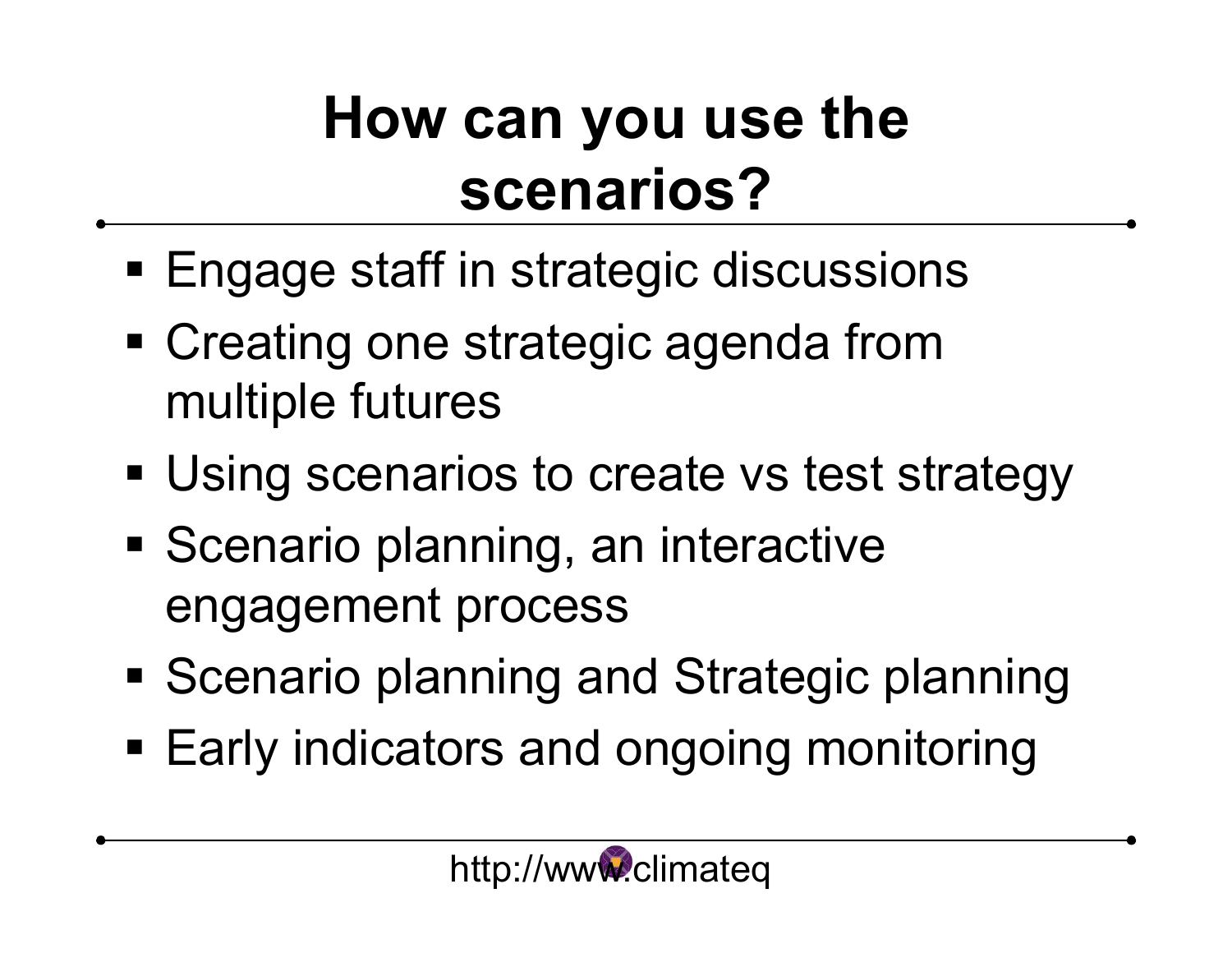# **Value Scorecards**

- What would the libraries values be under the different scenarios?
- Balanced scorecard work influences thinking about the development of value scorecard
- What might a value scorecard look like under the different scenarios?

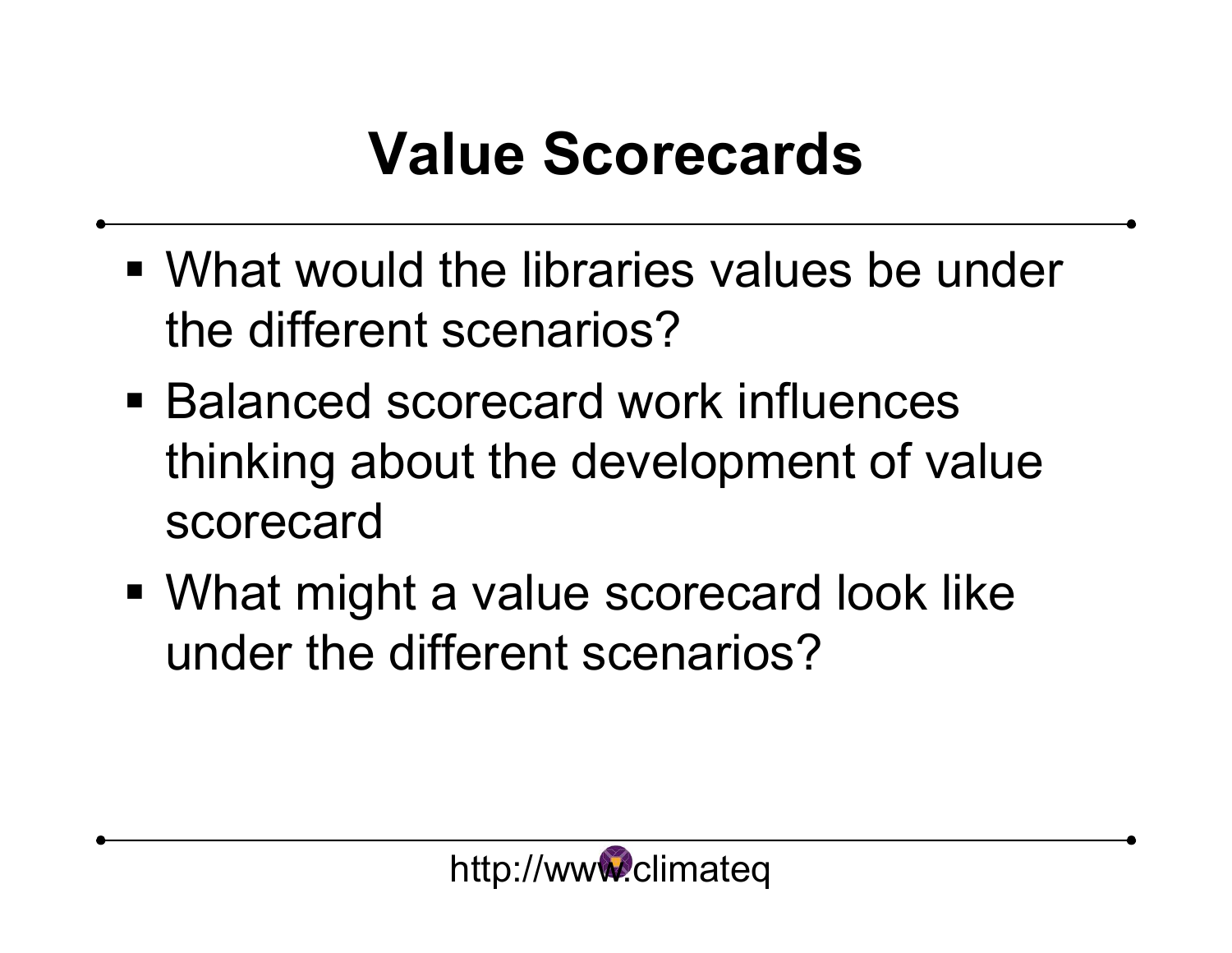# **ClimateQUAL: Organizational Assessment and Diversity**

- **Internationalization & globalization**
- **Organizational climate and diversity issues**
- Human element
- **Example 1 Elibrary staff and their perceptions of** organizational climate
- What are the values we measure with the ClimateQUAL survey?
- http://www.climatequal.org